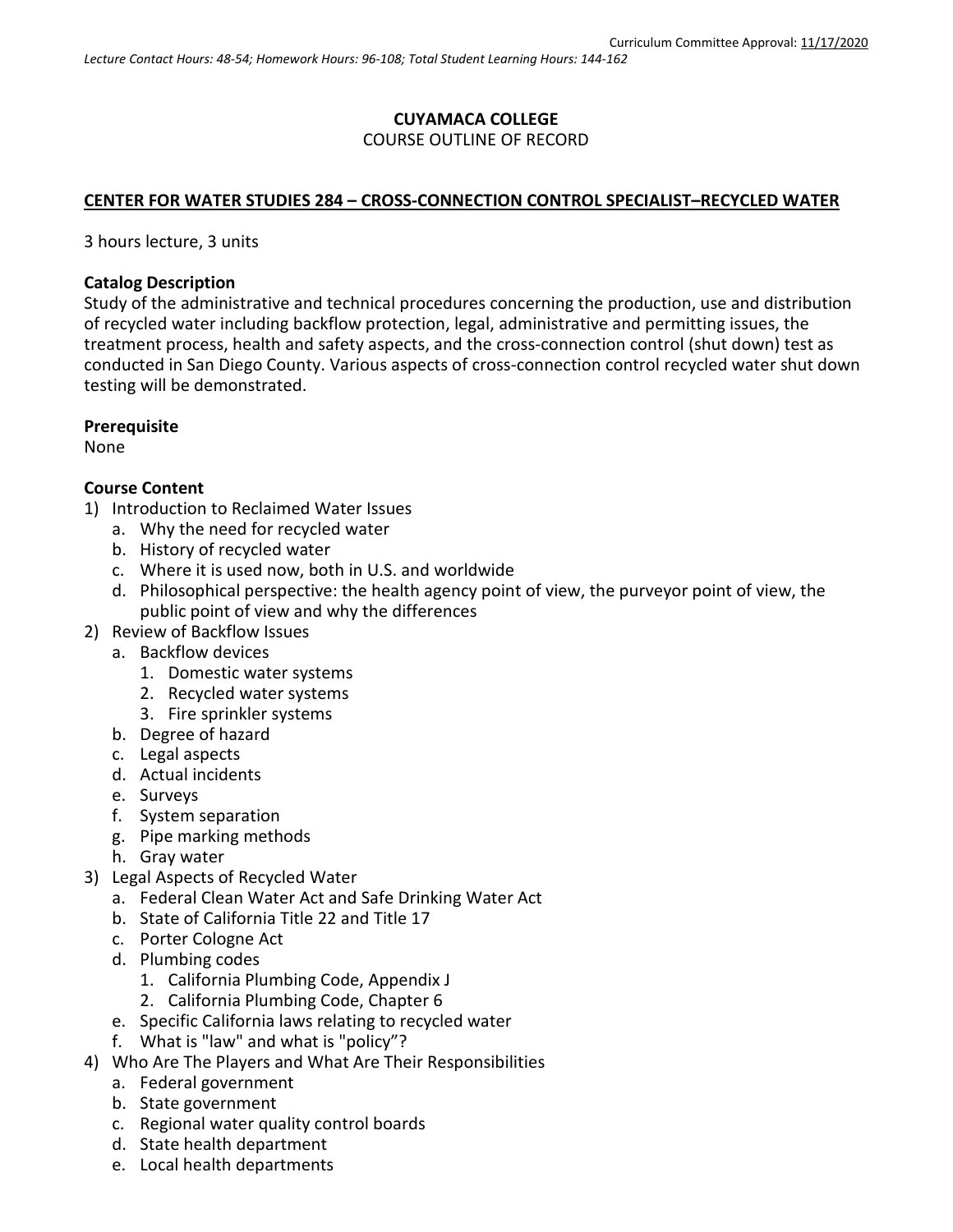- f. Water purveyors
- g. Recycled water producers and wholesalers
- h. Local political jurisdictions
- i. The user site supervisor
- i. Public
- 5) The Treatment Process
	- a. Sewage and source control: industrial sources, biotech
	- b. Primary treatment
	- c. Secondary treatment
	- d. Tertiary treatment
	- e. Advanced treatment methods
	- f. Alternate treatment methods
	- g. Re-purified recycled water/indirect potable reuse
- 6) The Treatment Process and Health Aspects
	- a. Review of microbiological constituents
	- b. Review of organic and inorganic constituents
	- c. Review of synthetic organic compounds and endocrine disruptors
	- d. Scientific basis of 2.2 disinfected tertiary, 23 secondary, etc., how these numbers were determined and their validity
	- e. 5-log virus removal and what it means
- 7) Permitting and Requirements for Recycled Water Usage
	- a. Distribution System
		- 1. Types of permits: master permits, site specific permits
		- 2. Dual plumbed systems and dual sourced systems
		- 3. Purveyors rules and regulations
		- 4. Main distribution system
		- 5. Site distribution systems: new sites, retrofit sites
		- 6. Distribution storage: open reservoirs, closed reservoirs
		- 7. Development of distribution and use site plans
		- 8. Plan check for new use sites
		- 9. Plan check for retrofit use sites
		- 10. Responsibility for installation inspections
		- 11. Operation of system: failures, backup systems
		- b. Use site considerations for recycled water use
			- 1. Proper use of recycled water
			- 2. Economic considerations
			- 3. Public health considerations
			- 4. Commercial buildings
- 8) Recycled Water Approved Uses
	- a. Irrigation
	- b. Indoor uses
		- 1. Toilets
		- 2. Urinals
		- 3. Trap primers
	- c. Industrial uses
		- 1. Cooling towers
		- 2. Process waters
		- 3. Laundries
	- d. Fire protection systems
	- e. Recreational uses (full body contact; not necessarily so)
		- 1. Boating and fishing
		- 2. Waterskiing
		- 3. Swimming
	- f. Agricultural uses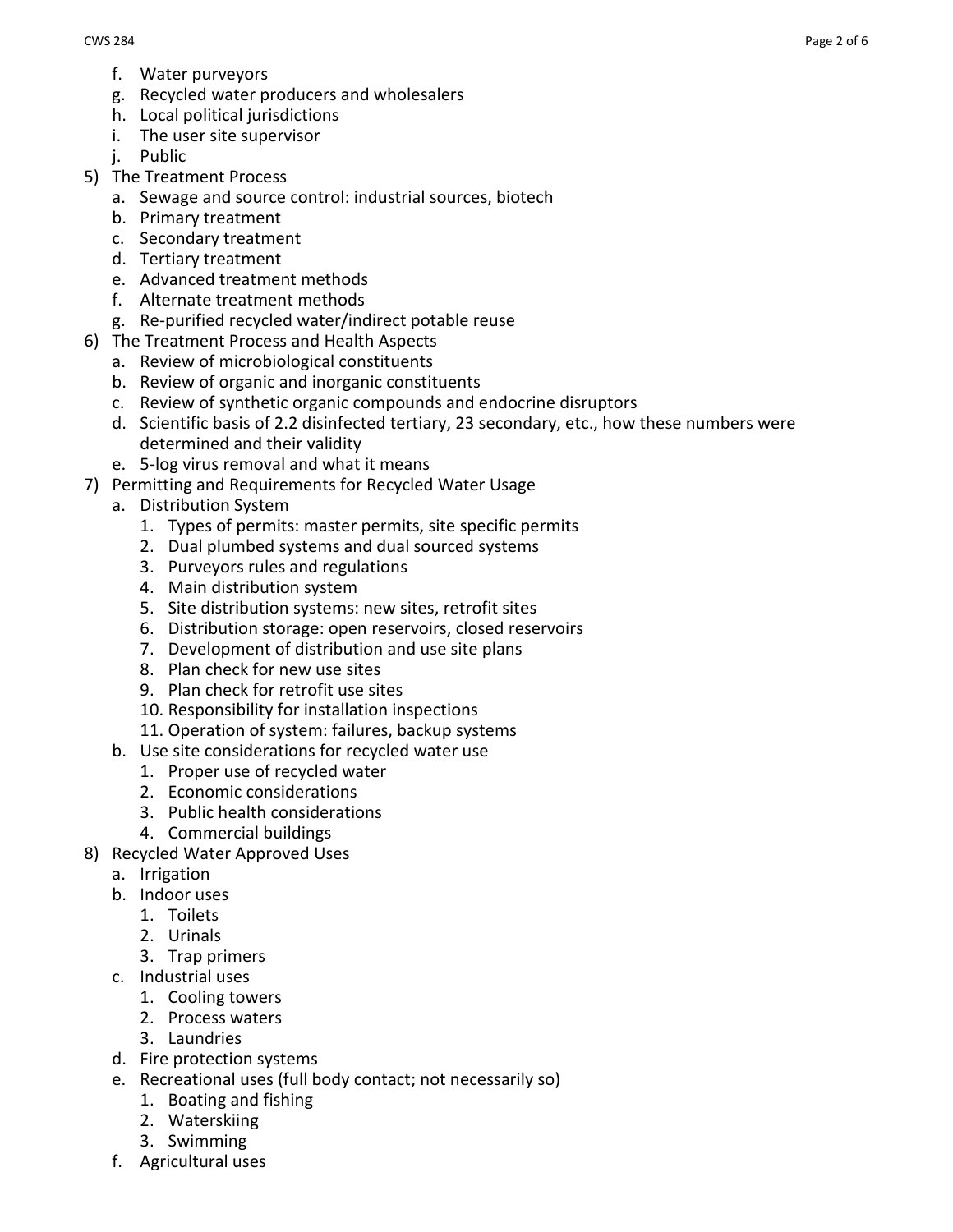- g. Other approved uses
- 9) Cross-Connection Control (Shut Down Test)
	- a. Preliminary arrangements and pre-inspection preparation
		- 1. AWWA dual water system policy
		- 2. AWWA retrofit guidelines
		- 3. California Plumbing Code, Appendix J
		- 4. State of California Title 22 and Water Code requirements
		- 5. Local requirements: DEH Recycled Water Plan Check and Inspection Manual, current edition, local codes and permitting
		- 6. MOU between local and state health
		- b. Physical field test methods
			- 1. Drip method
			- 2. Pressure recorder method (analog and digital)
			- 3. Dye test (video)
			- 4. Various site specific test modifications
		- c. Engineering report review
			- 1. Comply with all updates and revisions
			- 2. Evaluate type of recycled water received
			- 3. Determine if users meet regulations
			- 4. Engineering report for cooling towers
			- 5. Engineering report for other unique uses
- 10) Cross-Connection Control (Shut Down Test)
	- a. Agency coordination
		- 1. Regional water quality control boards
		- 2. Purveyor: potable and recycled water
		- 3. State health department
		- 4. Local health department
		- 5. Test site manager/site supervisor
	- b. Site survey/inspections and frequency considerations
		- 1. Initial
		- 2. Annual
		- 3. Every fourth year
	- c. Initial site survey
		- 1. Field test backflow prevention assembly(s)
		- 2. Determine internal plumbing system operation and cross-connections
		- 3. Bleed by
		- 4. Threshold valves
		- 5. Signage
		- 6. Recordkeeping
	- d. Test methodology based on the configuration of the use site
		- 1. Park sites
		- 2. Commercial sites
		- 3. Golf courses
		- 4. Schools
		- 5. Residential sites
		- 6. Hospitals
		- 7. Shopping centers and strip malls
		- 8. How to determine the shut down time element
- 11) Cross-Connection Control (Shut Down Test)
	- a. Testing methodology
		- 1. Engineering report compliance and method outline
		- 2. Types of test
			- (1) Equipment
			- (2) Time requirements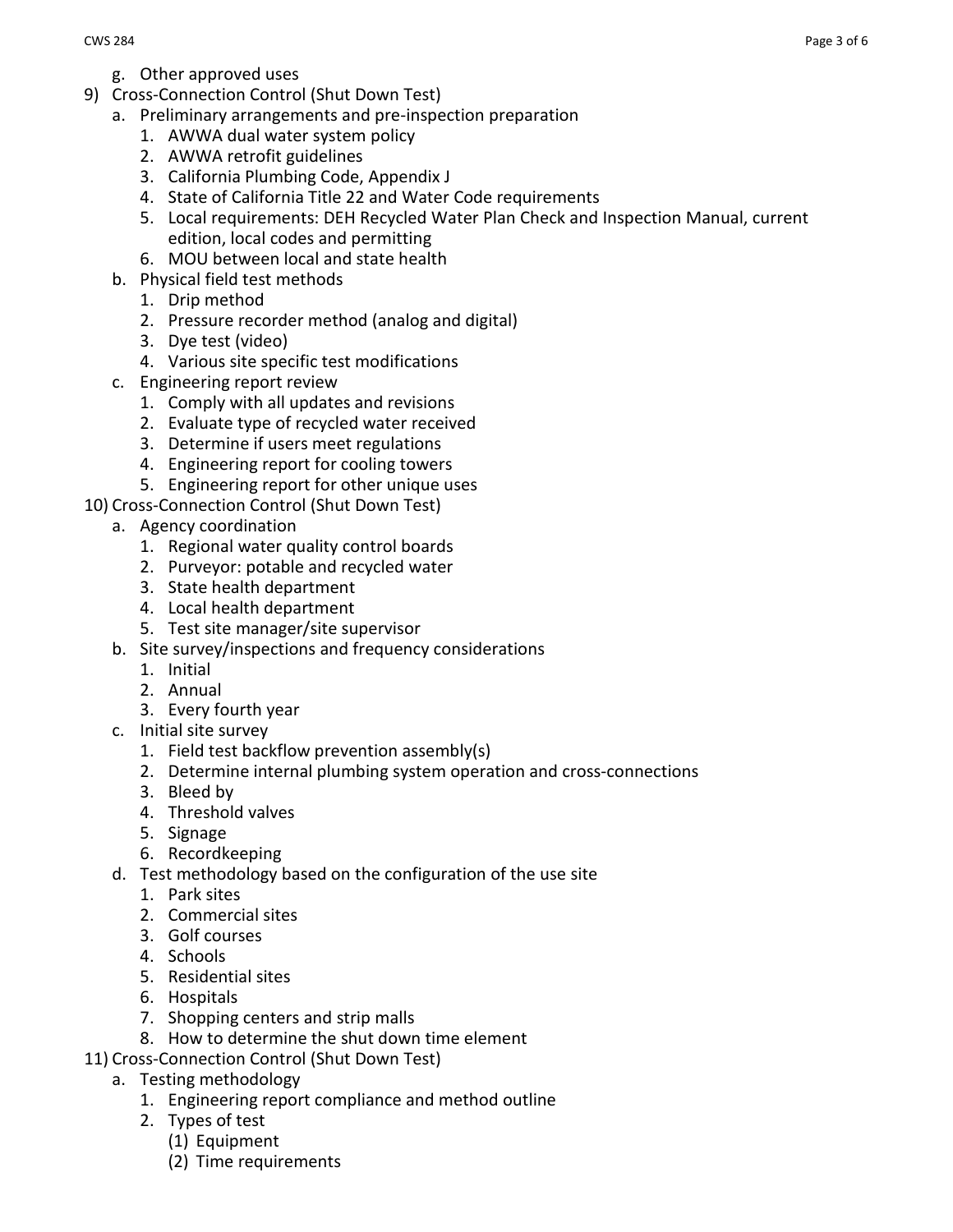- 3. Problems
	- (1) Site preparation
	- (2) Hostile site manager communication
	- (3) Emergency turn on if it all goes wrong
- 4. Scheduling
- 5. Cross-connection discovery
	- (1) Repair and replacement
		- (2) Treatment of contaminated domestic system
		- (3) Flushing
		- (4) Notification
		- (5) Public relations
	- (6) Documentation
- b. Post-test inspection
	- 1. Review test results
	- 2. Documentation
	- 3. Collect all pressure graphs, analyze, etc.
- c. Domestic water and recycled water service restoration
	- 1. Water hammer
	- 2. Entrapped air
	- 3. Flushing of customers' internal system
	- 4. Remain on site until customer is prepared to assume full responsibility
	- 5. Walk through site with systems in full operation
		- (1) Check function of water system
		- (2) Document walk through
- 6. Changes/corrections to site supervisor
- 12) Cross-Connection Control (Shut Down Test)
	- a. How to perform an actual shut down test
	- b. The new reclaimed water use site
	- c. The retrofit reclaimed water site
- 13) Lab Work
	- a. Leaking curb stops, customer valves and backflow assemblies
	- b. Water heaters
	- c. Pressure regulators
	- d. Thermal expansion
	- e. Threshold valves or lack of same and location
	- f. Water use inside building
	- g. Bypasses, high lines and pressure regulators and backflow assemblies
	- h. Combined services
	- i. Air locks
	- j. Systems with no points of connection
	- k. Irrigation system operation
	- l. Restoring service and precautions
	- m. Securing testing devices to avoid tampering
	- n. Hidden or valved connections
	- o. Tool contamination and disinfection
	- p. Notification, notification, notification

## **Course Objectives**

Students will be able to:

- 1) Describe backflow issues as related to recycled water.
- 2) Describe the roles of the water agencies, regulatory agencies, and end users involved in recycled water.
- 3) Compare and contrast recycled water treatment processes from primary to advanced treatment methods.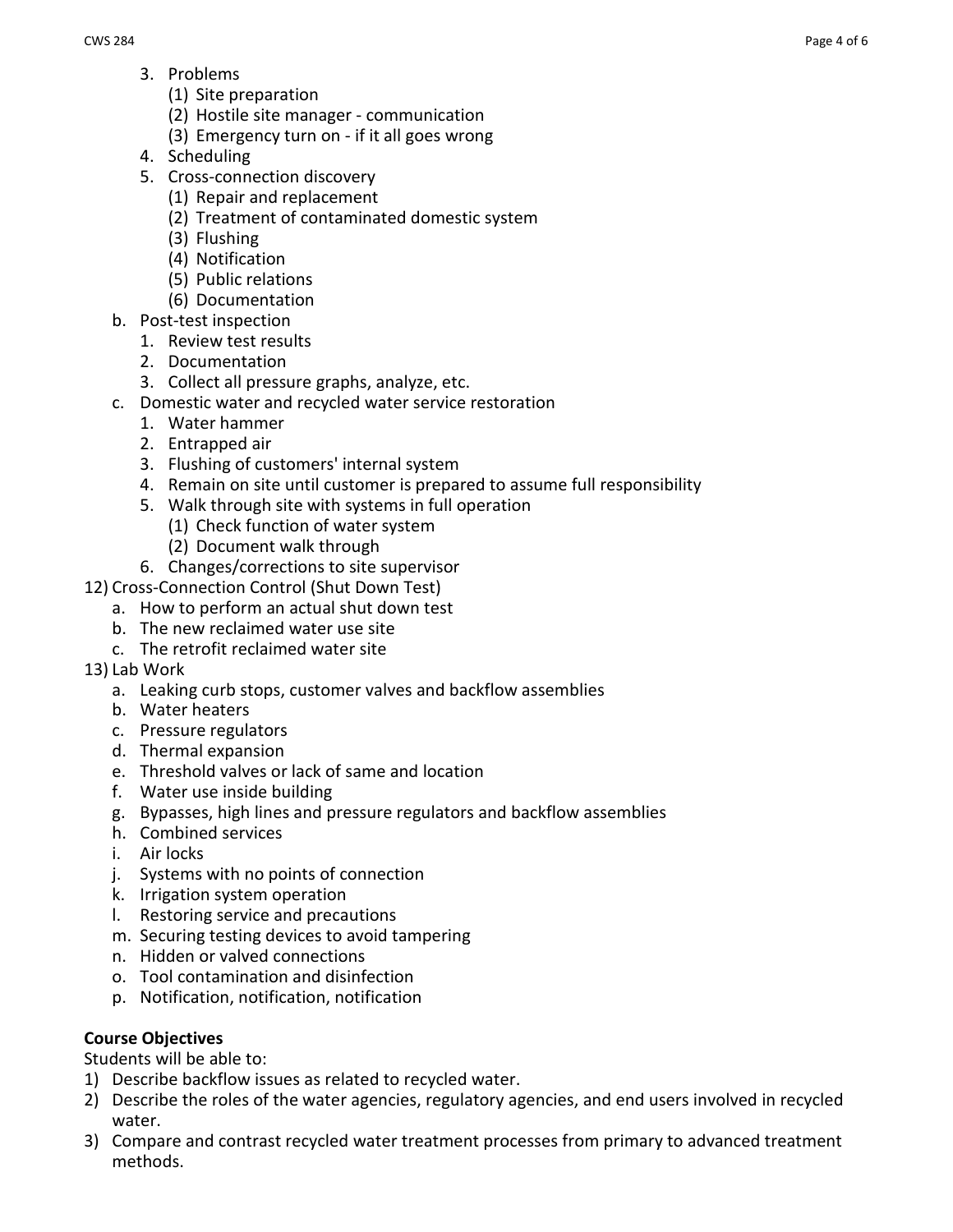- 4) Describe the treatment process, health aspects, and the 5-log virus removal requirement.
- 5) Discuss the potential impact of synthetic organic compounds, endocrine disruptors, and other pathogenic organisms.
- 6) List approved uses for recycled water.
- 7) Describe the preliminary shut down test requirements and the engineering reports required for recycled water use.
- 8) Describe agency coordination and field evaluations.
- 9) Describe shut down test methodology.
- 10) Observe and recognize the procedure of a hands-on performance of the shutdown test.
- 11) Discuss how to resolve problems encountered during the shutdown test.

### **Method of Evaluation**

A grading system will be established by the instructor and implemented uniformly. Grades will be based on demonstrated proficiency in subject matter determined by multiple measurements for evaluation, one of which must be essay exams, skills demonstration or, where appropriate, the symbol system.

- 1) Quizzes
- 2) Midterm and final exam (objective, essay)
- 3) Projects and assignments utilizing the Field Operations Skills Yard

## **Special Materials Required of Student**

None

### **Minimum Instructional Facilities**

Smart classroom

### **Method of Instruction**

- 1) Lecture and demonstration
- 2) Group discussion
- 3) Audiovisual
- 4) Field trips
- 5) Demonstrations utilizing the Field Operations Skills Yard

#### **Out-of-Class Assignments**

- 1) Reading assignments
- 2) Writing assignments
- 3) Projects

## **Texts and References**

- 1) Required (representative examples):
	- a. Gupta and Ali, *Environmental Water: Advances in Treatment, Remediation and Recycling*. Elsevier, 2012.
	- b. California Health Laws Related to Recycled Water, "The Purple Book" (download from Internet), California Department of Public Health.
	- c. *Recycled Water Plan Check and Inspection Manual*. San Diego County Department of Environmental Health.
- 2) Supplemental: None

## **Student Learning Outcomes**

Upon successful completion of this course, students will be able to:

- 1) Explain the need for recycled water from a current and historical perspective including backflow protection issues.
- 2) Discuss the legal aspects of recycled water and how the various local, state and federal codes interrelate.